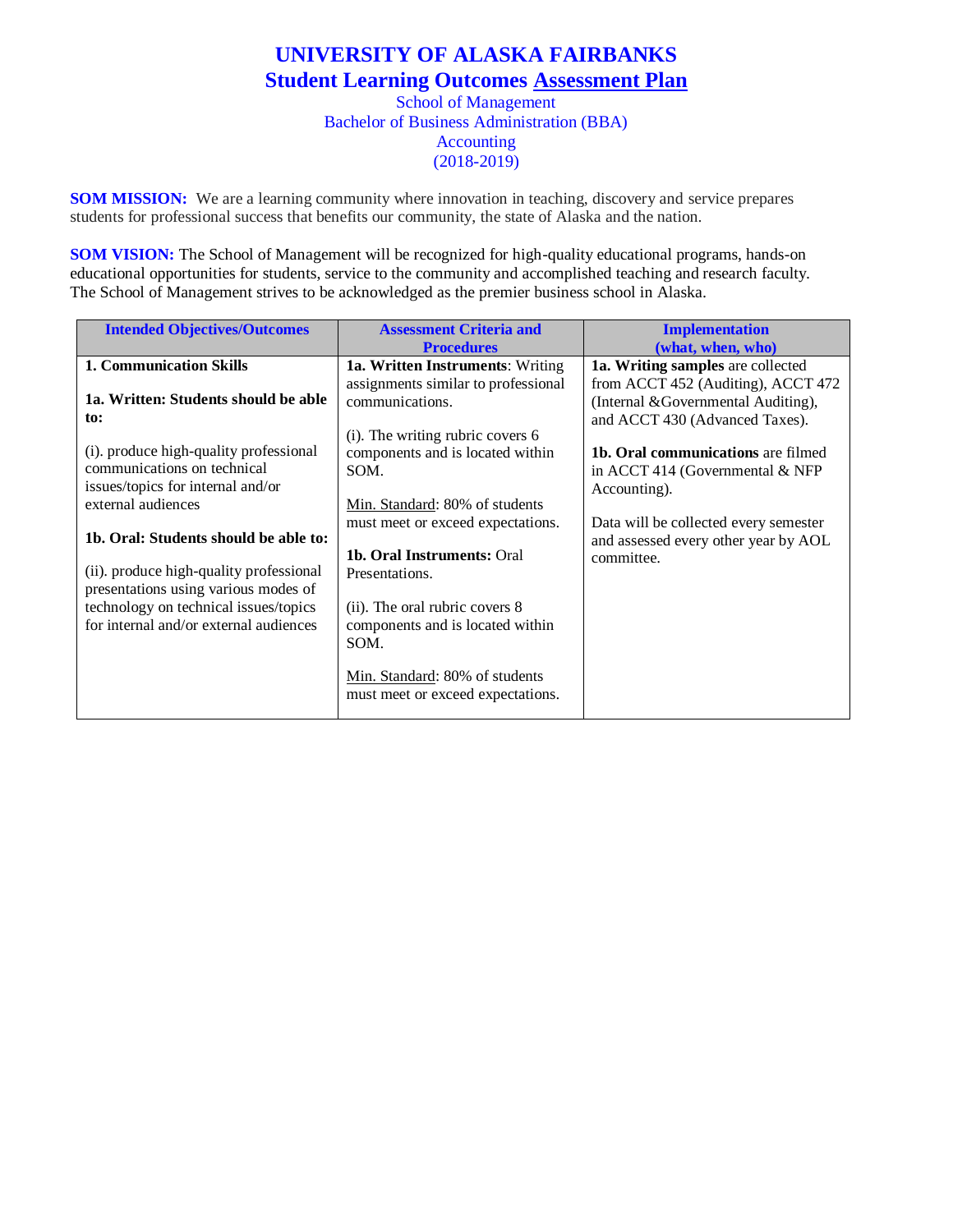| <b>Intended Objectives/Outcomes</b>                      | <b>Assessment Criteria and</b>                                | <b>Implementation</b>                             |
|----------------------------------------------------------|---------------------------------------------------------------|---------------------------------------------------|
|                                                          | <b>Procedures</b>                                             | (what, when, who)                                 |
| 2. Technical Proficiency                                 | 2a. Accounting Fields                                         | 2a. Accounting Fields will be assessed            |
|                                                          | <b>Instruments: Questions are</b>                             | using embedded questions covering                 |
| 2a. Accounting Fields: Students                          | embedded in upper division courses.                           | identified learning goals in various              |
| should be able to:                                       |                                                               | courses:                                          |
|                                                          | $(i)$ . to $(v)$ . Questions cover specific                   |                                                   |
| (i). Financial Accounting: demonstrate                   | discipline areas: financial, taxation,                        | $(i)$ ., $(iii)$ ., $(iv)$ ., $\& (v)$ . ACCT 452 |
| sufficient technical knowledge of<br>financial reporting | auditing, systems, and advanced                               | (Auditing)                                        |
|                                                          | accounting.                                                   |                                                   |
| (ii). Taxation: recognize and apply the                  |                                                               | (ii). ACCT 330 (Income Tax)                       |
| professional standards and rules                         | Min. Standard: 70% of students<br>achieve 75% or more correct | 2b. General knowledge is assessed                 |
| relating to tax codes                                    |                                                               | using the ETS Business Exam given in              |
|                                                          | answers.                                                      | BA 462 (Corporate Strategy) every                 |
| (iii). Auditing: demonstrate sufficient                  | 2b. General Instrument: ETS                                   | semester.                                         |
| technical knowledge of auditing                          | Business Exam.                                                |                                                   |
|                                                          |                                                               | Data will be collected every semester             |
| (iv). Systems: demonstrate sufficient                    | (vi). Number of correct answers.                              | and assessed every other year by AOL              |
| technical knowledge of accounting                        |                                                               | committee.                                        |
| systems                                                  | Min. Standard: $50th$ percentile for                          |                                                   |
|                                                          | the accounting students as a whole                            |                                                   |
| (v). Advanced Accounting:                                | and 50% for all SOM students on                               |                                                   |
| demonstrate sufficient technical                         | the accounting sub category.                                  |                                                   |
| knowledge of advanced accounting                         |                                                               |                                                   |
| rules and uses                                           |                                                               |                                                   |
|                                                          |                                                               |                                                   |
| 2b. General: Students should be able                     |                                                               |                                                   |
| to:                                                      |                                                               |                                                   |
| (vi). demonstrate an understanding of                    |                                                               |                                                   |
| business concepts related to marketing,                  |                                                               |                                                   |
| management, finance, managerial                          |                                                               |                                                   |
| accounting, and strategy integration                     |                                                               |                                                   |
|                                                          |                                                               |                                                   |